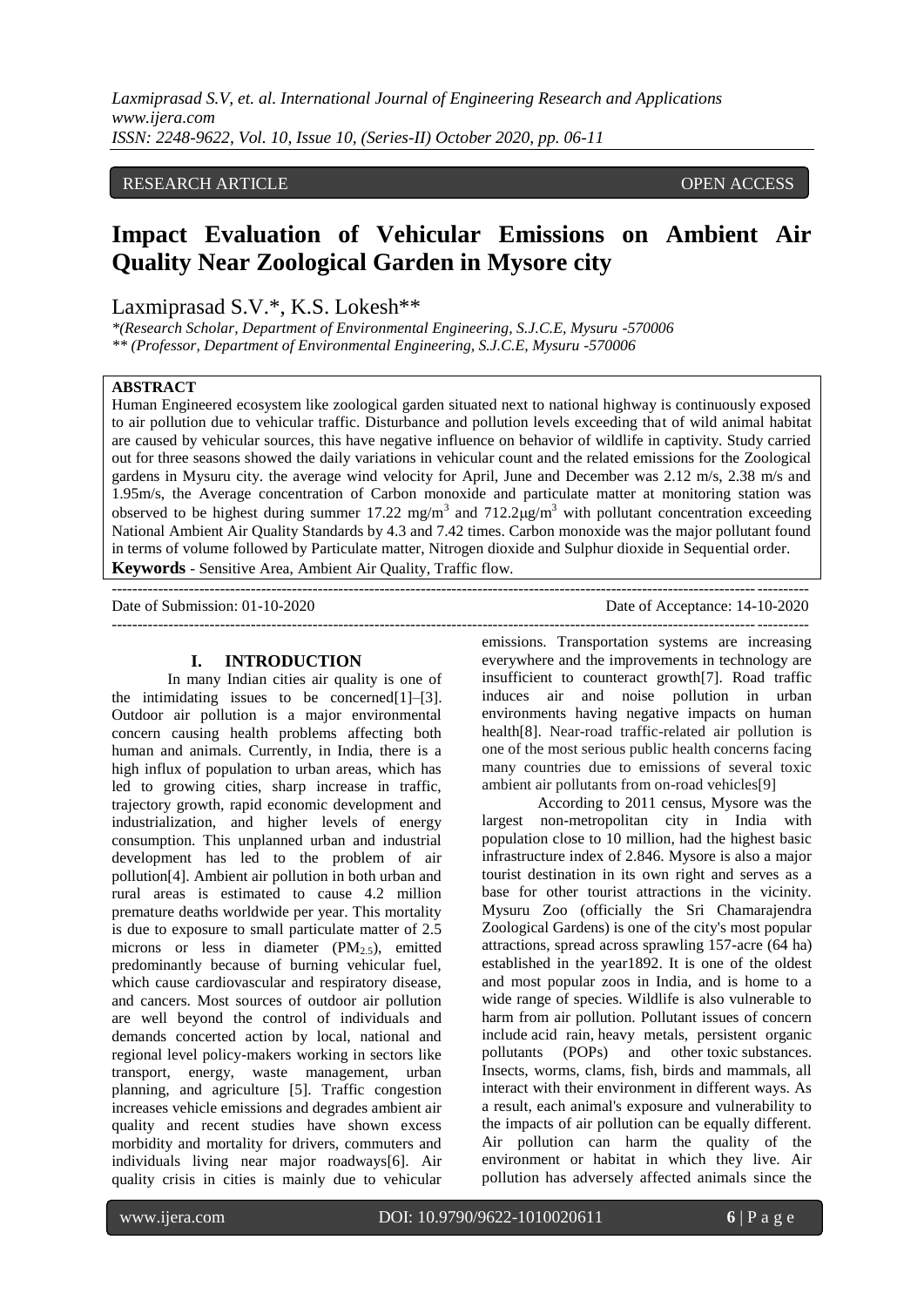*Laxmiprasad S.V, et. al. International Journal of Engineering Research and Applications www.ijera.com ISSN: 2248-9622, Vol. 10, Issue 10, (Series-II) October 2020, pp. 06-11*

advent of the industrial revolution[10].Carnivores (>40 kg) which are large in size such as tiger, leopard and wolves are more susceptible to human disturbance like road building, settlements, farmlands, logging, poaching, grazing and quarrying and changes in the configuration and connectivity of habitats such as habitat fragmentation and loss [11], [12]

The aspiration of this study is to understand the effects of ambient air quality in sensitive area and to indicate the levels of air quality necessary with an adequate margin of safety to protect the health of different animal species living in makebelieve habitat of urban area, to assist in establishing priorities for abatement and control of pollutant level.

# **II. METHODOLOGY**

*A. Study area*

The Jayachamarajendra Zoological Garden situated at 12.3022° N, 76.6642° E spread across 157 acres. It is one of the oldest and most famous Zoo in India providing a natural habitat for the animals such as large to small cats, aquatics, birds, Primates and reptiles which include 168 species. Zoological garden houses currently 585 mammals, 736 birds, 105 reptiles, Karanji Lake is located adjacent to the zoo and Chamundi Hill is towards the South. The roads for the above locations are connected and situated in front of the zoological garden, also, National Highway is passing adjacent to zoological garden, and air pollutant loads were assessed around this sensitive location are shown in Fig 1 and 2.

#### *B. Vehicular count*

Traffic flow patterns and their time dependent variations were studied in a real-time frame-by-frame basis. This was achieved by using CCTV footages installed at the identified monitoring location. This technique eliminates the errors from direct manual observations. Here, the total number of vehicles and their categories for daily and weekly and evaluation of data.



*Fig. 1 Zoological garden and the surrounding major traffic routes*



*Fig. 2 Digital elevation map of Sri Chamarajendra zoological garden*

#### **III. RESULTS AND DISCUSSIONS**

*A. Traffic volume studies*

The traffic flow at Chamarajendra Zoological Garden junction in Mysuru city was studied for 3 major seasons such as summer, monsoon and winter. Maximum 24hour vehicular count for three seasons recorded in the range 64787 being maximum count and 59812 being minimum count. The average of categorized contribution to the total traffic volume during summer season was 0.967% (trucks), 4.771% (buses), 5.864% (SUVs), 17.870% (cars), 16.078% (rickshaws) and 54.450% (2–wheelers). Average of categorized contribution to the total traffic volume during monsoon was 0.855% (trucks), 4.315% (buses), 5.908% (SUVs), 18.583% (cars), 16.454% (rickshaws) and 53.885% (2– wheelers). Average of categorized contribution to the total traffic volume during winter was 0.943% (trucks), 4.750% (buses), 5.916% (SUVs), 18.216% (cars), 16.296% (rickshaws) and 53.879% (2– wheelers).

#### *B. Ambient air temperature and wind velocity*

Ambient air temperature for the study area recorded at IMD station for three months namely April, June and December at every minute across 90 days for three seasons. **Summer** – The monthly average temperature recorded for April was 27.77 °C with maximum and minimum daily averages of 28.95 °C and 25.66 °C. the average wind speed for April was 2.12 m/s. **Monsoon** – The average temperature for June was 24.75 °C with maximum and minimum daily averages of 26.65 °C and 22.73 °. The average wind speed for June was 2.38 m/s. Wi**nter** – The average temperature for the month of December was  $22.19$  °C with maximum and minimum daily averages of 23.78 °C and 20.11 °. The average wind speed for the month of December was 1.95 m/s.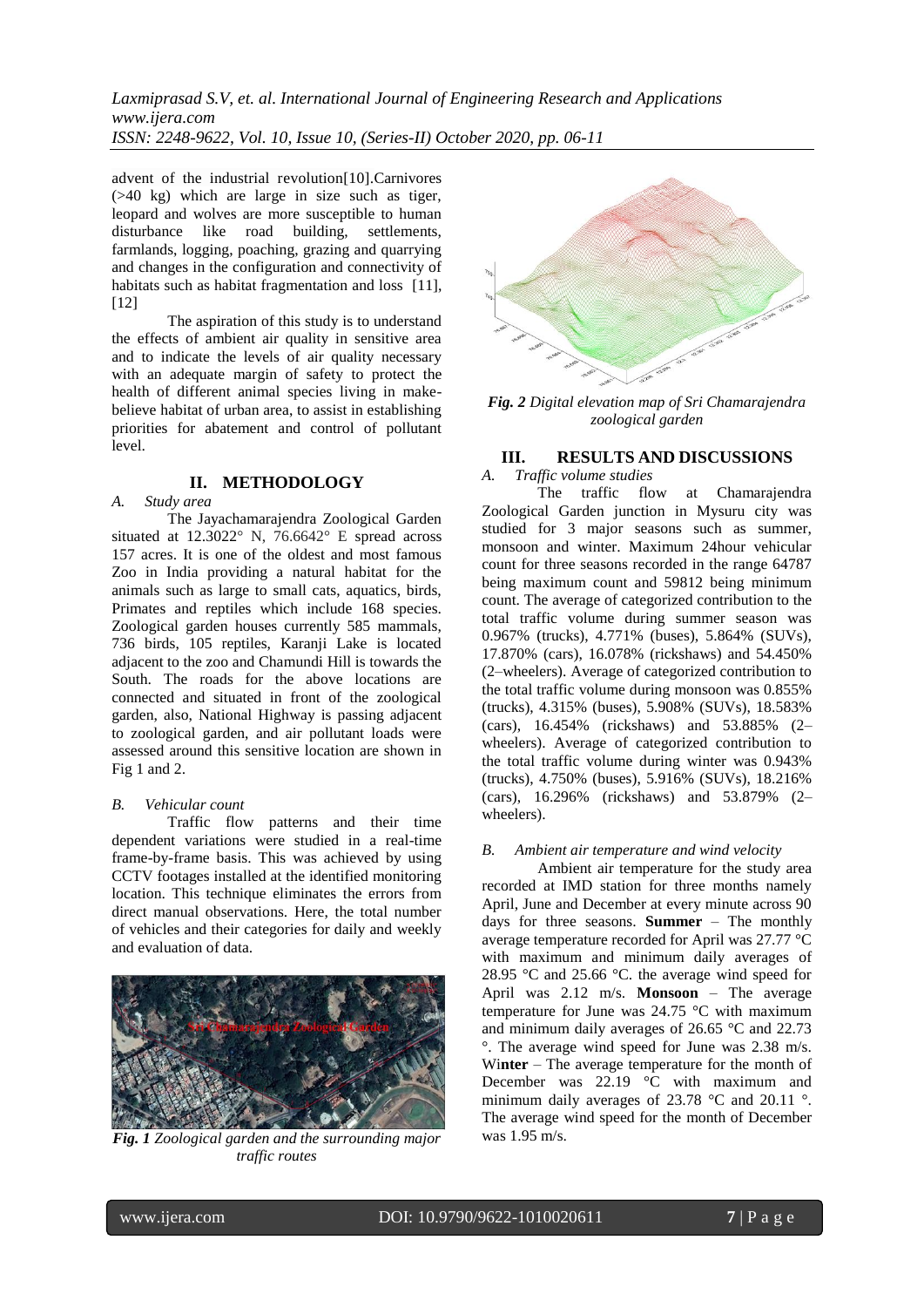#### *C. Windrose plots*

A wind rose is a graphical representation which gives a succinct view of distribution of wind speed and direction of a particular location. Monthly variations in wind patterns were depicted by windrose diagrams for the study period by using WRPLOT software. Wind data were collected over a period of one year. Windrose plots for summer (April) and monsoon (June) and winter (December) seasons are shown in Fig. 3.2



*Fig. 3 Windrose plots (a) Summer (b) Monsoon and (c) Winter for Mysuru*

#### *D. Monitored ambient air quality*

Chamarajendra Zoological Garden situated next to a major traffic junction connecting the Karanji Lake in the north and Chamundi Hill towards the South. The roads for the above locations are connected and situated as the periphery of zoological garden, carrying traffic loads in excess of 64,000 vehicles per day. The monitoring station located at the intersection of two perpendicular roads appraises the ambient air quality of Zoo; also indicate the impact of vehicular emissions. The

ambient air quality for three seasons at this location is described and presented in Fig. 3

**Summer -** In the month of April, the air quality was monitored at station across the week for 5, 6, 7, 8, 9,  $17<sup>th</sup>$  and  $18<sup>th</sup>$  day. The total vehicular load during these days ranged from 59812-64787 per day. The wind direction during the monitoring period in this season was predominantly between S and SE  $(145.90^{\circ} - 184.52^{\circ})$  at an intensity ranging from  $1.37 - 2.67$  m/s in direction of air quality monitoring stations.

CO **–**The concentration of CO was observed at the monitoring station ranging from 5.12  $-17.22$  mg/m<sup>3</sup>. The highest concentration at the station located near to road was 17.22 mg/m<sup>3</sup> on  $5<sup>th</sup>$ day with wind speed of 2.10 m/s. Least concentration at this station was  $5.12 \text{ mg/m}^3$  $(70.26\%$  lower than maximum concentration) on  $1<sup>st</sup>$ day with a wind velocity of 2.25 m/s.

NO<sup>2</sup> **–**The concentration of NO<sup>2</sup> was observed to be the highest on the receptor near road ranging from  $32.5 - 121 \mu g/m^3$ . The highest concentration at the monitoring station located near to road was  $121\mu g/m^3$  on  $05^{th}$  day. Least concentration at this station was  $32.5 \mu g/m^3$  (72.91%) lower than maximum concentration) on  $08<sup>th</sup>$  day.

PM **–**The concentration of PM was observed to be the  $2<sup>nd</sup>$  highest on the monitoring station ranging from  $212.1 - 742.2 \mu g/m^3$ . The highest concentration at the station located near to road was  $742.2 \mu g/m^3$  on  $5<sup>th</sup>$  day. Least concentration at this station was 212.1  $\mu$ g/m<sup>3</sup> (71.42% lower than maximum concentration) on  $1<sup>st</sup>$  day.

 $SO<sub>2</sub>$  – The concentration of  $SO<sub>2</sub>$  was observed to be the least among the monitored pollutants ranging from  $19.2 - 68.4 \mu g/m^3$ . The highest concentration at the station located near to road was  $0.684\mu\text{g/m}^3$  on  $5^{\text{th}}$  day. Least concentration at this station was 19.2  $\mu$ g/m<sup>3</sup> (71.92% lower than maximum concentration) on  $1<sup>st</sup>$  day.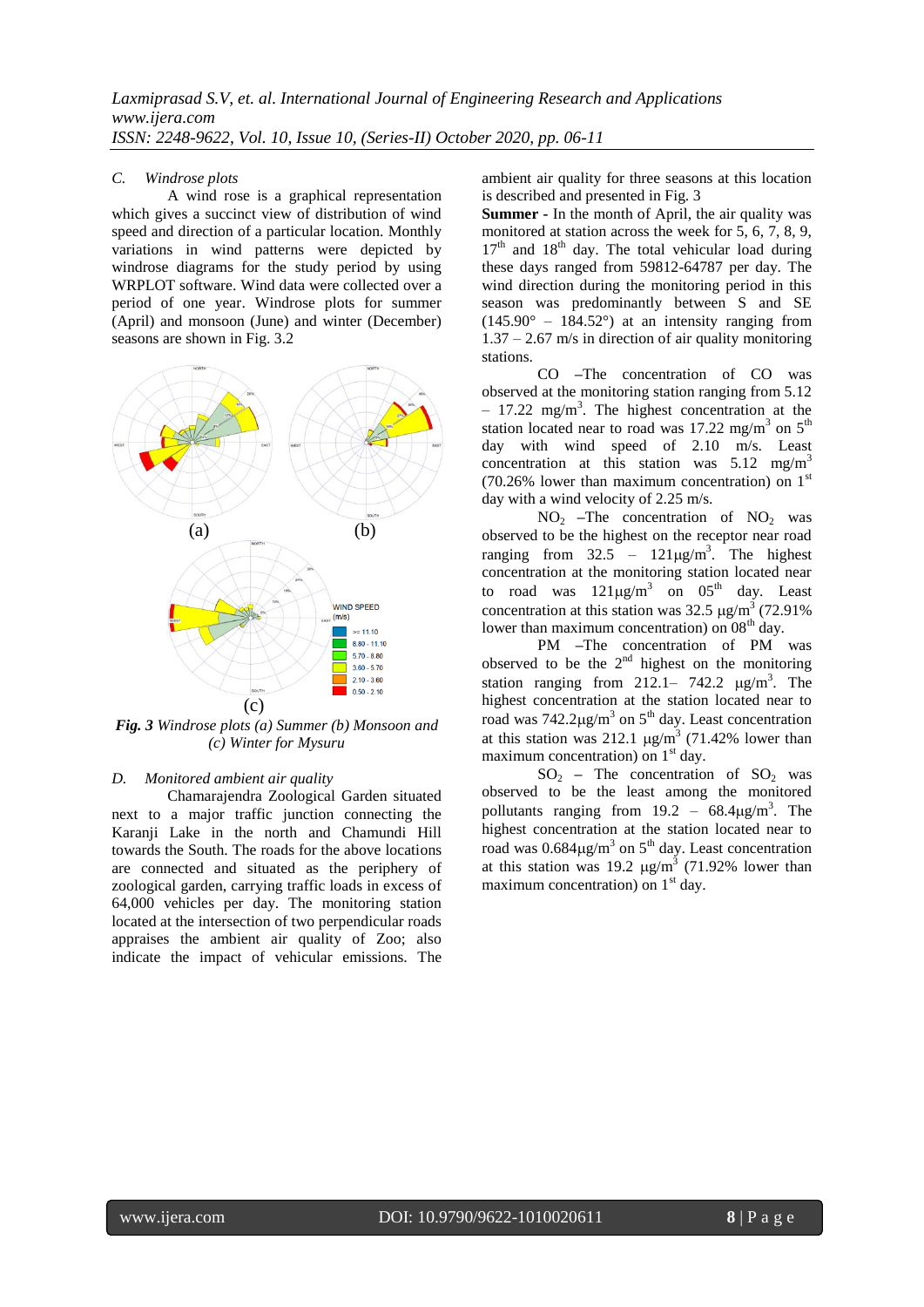*Laxmiprasad S.V, et. al. International Journal of Engineering Research and Applications www.ijera.com ISSN: 2248-9622, Vol. 10, Issue 10, (Series-II) October 2020, pp. 06-11*



**Monsoon –**In the month of June, the air quality was monitored at roadside monitoring station across the week for 5, 6, 7, 8, 9,  $17<sup>th</sup>$  and  $18<sup>th</sup>$  day covering all days of the week. The total vehicular load during these days ranged from 54740-58730 per day. The wind direction during the monitoring period in this season was predominantly between SSW and WSW  $(201.13^{\circ} - 263.37^{\circ})$  at an intensity ranging from 1.72 – 3.36 m/s resulting in movement of air pollutants from the road in front zoo to traverse the monitoring station.

CO – The concentration of CO was the highest on the monitoring station ranging from 7.86 – 11.28 mg/m<sup>3</sup> . The highest concentration at the station located near to road was  $11.28$ mg/m<sup>3</sup> on  $5<sup>th</sup>$  day with wind speed of 2.02 m/s. Least concentration at this station was  $7.86$ mg/m<sup>3</sup> (30.31% lower than maximum concentration) on  $7<sup>th</sup>$  day with wind velocity of 1.70 m/s.

 $NO<sub>2</sub>$ – The concentration of NO<sub>2</sub> was on the station ranged from  $52.2 - 92.3$   $\mu$ g/m<sup>3</sup>. The highest concentration at the station located near to road was 92.3  $\mu$ g/m<sup>3</sup> on 6<sup>th</sup> day. Least concentration at this station was  $52.2 \mu g/m^3$  (43.44% lower than maximum concentration) on  $7<sup>th</sup>$  day.

PM – The concentration of PM was on the monitoring station ranging from 29.65 –  $55.20\mu\text{g/m}^3$ . The highest concentration at the station of  $55.20\mu\text{g/m}^3$  was on 6<sup>th</sup> day. Least concentration at this station was 50  $\mu$ g/m<sup>3</sup> (46.28% lower than maximum concentration) on  $17<sup>th</sup>$  day.

 $SO_2$  – The concentration of  $SO_2$  was observed to be the least among the monitored pollutants ranging from 29.3 – 58.3  $\mu$ g/m<sup>3</sup>. The highest concentration at the station located near to road was 58.3  $\mu$ g/m<sup>3</sup> on 6 th day. Least concentration at this station was  $29.3\mu g/m^3$ (49.74% lower than maximum concentration) on  $8<sup>th</sup>$  day.

**Winter –** In the month of December, the air quality was monitored at station across the week for 5, 6, 7, 8, 9,  $17<sup>th</sup>$  and  $18<sup>th</sup>$  day covering all days of the week. The total vehicular load during these days ranged from 55911-61486 per day. The wind direction during the monitoring period fluctuated between ENE and S  $(76.56^{\circ} - 185.12^{\circ})$  at an intensity ranging from  $1.37 - 2.67$  m/s resulting in movement of air pollutants from the road at the West (Right side) of the zoo to traverse the monitoring station.

CO – The concentration of CO was observed to be the highest on the monitoring station ranging from  $4.23 - 8.38$  mg/m<sup>3</sup>. The highest concentration at the station located near to road was 8.38 mg/m<sup>3</sup> on  $5<sup>th</sup>$ day with highest wind speed of 2.10 m/s. Least concentration at this station was  $4.23 \text{ mg/m}^3$ (49.52% lower than maximum concentration) on  $17<sup>th</sup>$ day with least wind velocity of 2.07 m/s.

 $NO<sub>2</sub>$  – The concentration of  $NO<sub>2</sub>$  at the monitoring station ranged from  $31.8 - 81 \mu g/m^3$ . The highest concentration at the station located near to road was 81  $\mu$ g/m<sup>3</sup> on 8<sup>th</sup> day. Least concentration at this station was  $31.8 \mu g/m^3$  (60.25% lower than maximum concentration) on  $17<sup>th</sup>$  day.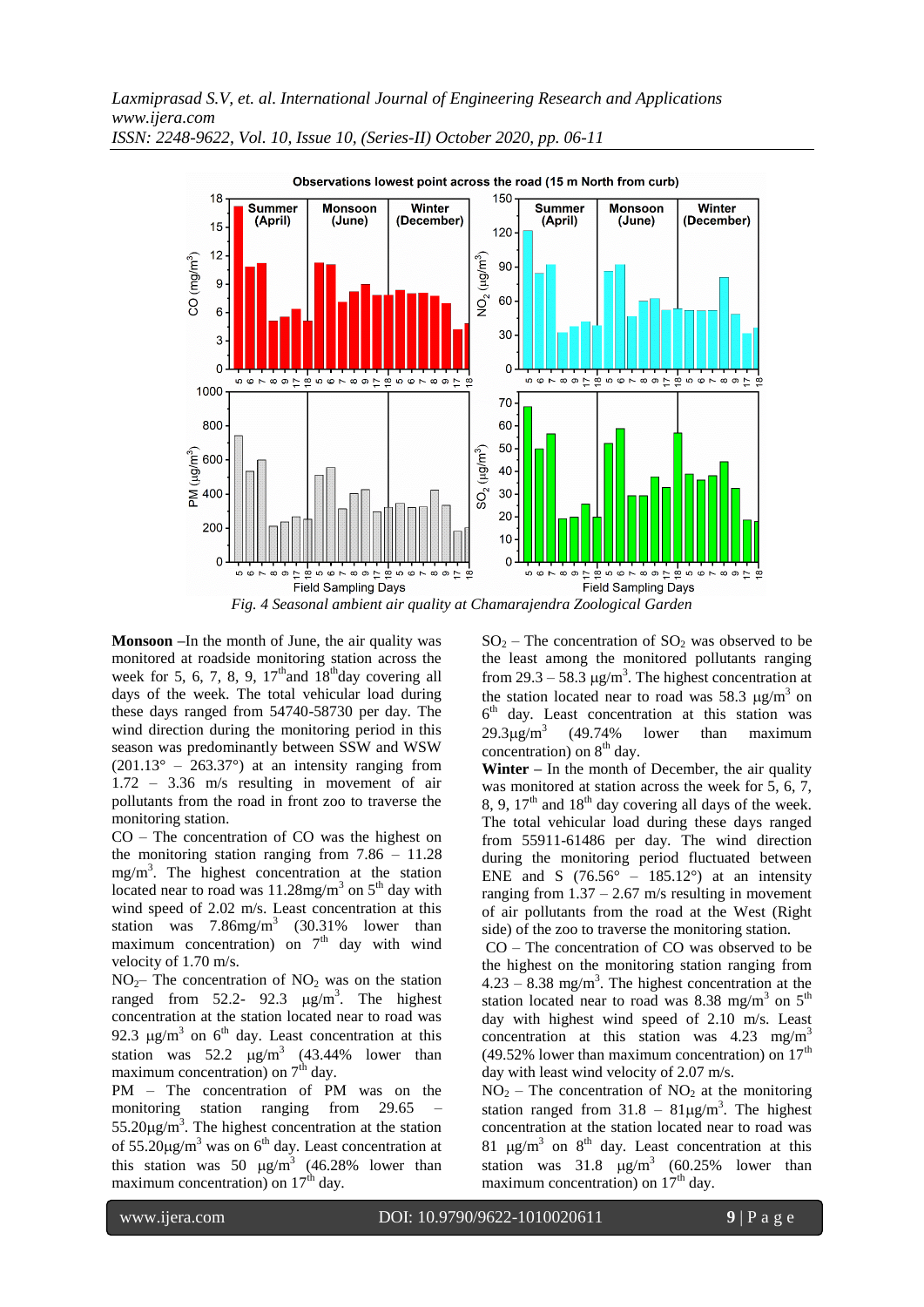PM– The concentration of PM at the monitoring station ranged from  $182.2 - 423.6 \mu g/m^3$ . The maximum concentration of  $423.6 \text{ }\mu\text{g/m}^3$  at the station located near to road was on  $08<sup>th</sup>$  day. Least concentration at this station was  $182.2 \text{ kg/m}^3$ (56.98% lower than maximum concentration) on  $17<sup>th</sup>$ day.

 $SO<sub>2</sub>$ – The concentration of  $SO<sub>2</sub>$  was observed to be the least among the monitored pollutants ranging from  $17.9 - 42.2 \mu g/m^3$ . The highest concentration at the station located near to road was  $42.2 \mu g/m^3$  on 8<sup>th</sup> day. Least concentration at this station was 17.9  $\mu$ g/m<sup>3</sup> (57.58% lower than maximum concentration) on  $18^{th}$  day.

The observed concentrations of CO were twice higher than the standards and PM was up to 4 times higher during winter season due to low temperature and wind directions carrying pollutants towards the monitoring station. However,  $NO<sub>2</sub>$  and  $SO<sub>2</sub>$  concentrations were well below the NAAQS.

It may be summarized that the average ambient air quality near Jayachamarajendra Zoological Garden was observed to be highest during summer for with pollutant concentration critically exceeded NAAQS for PM up to 2.12 - 7.42 times followed by winter  $(1.82 - 4.23)$  and for monsoon it was well below NAAQS. Similarly, the concentrations of CO were highest during summer ranging from  $1.28 - 4.3$  times the NAAQS followed by winter  $(1.96 - 2.82)$  and winter  $(1.05 - 2.09)$ . NO<sup>2</sup> and SO<sup>2</sup> levels were well below the standard limit for all seasons. The pollutant concentrations at road adjacent to Zoo was high for all seasons due to the high traffic load and lower elevation at which the monitoring station was located.

## **IV. CONCLUSIONS**

The framework used in this study to understand the impact of vehicular traffic on sensitive location can be adopted easily not only to examine similar effects on mocked ecosystem but also in natural ecosystem through which major highways are passing through and also to understand the impact of vehicular pollution on other such sensitive locations of urban and semi urban area. Traffic flow on the periphery road surrounding zoological garden seems to have negative impacts on the ambient air quality of the garden. Ambient air quality monitoring around Sri Chamarajendra zoological garden sensitive location for three major seasons carried out indicated the pollutant concentrations in outdoor environment. Wind direction and speed had played important role in scavenging the pollutants from the road to sensitive location. It is found that the average ambient air quality near Jayachamarajendra Zoological Garden was observed to be highest during summer for with

pollutant concentration critically exceeded NAAQS for the pollutant concentrations in monsoon remained similar to that of summer and  $\sim$ 30% lower<br>for winter. Comparatively the pollutant for winter. Comparatively the pollutant concentrations were high for all seasons due to the high traffic load and lower elevation at which the monitoring station was located. The wind from southwest have greater effects in spring, due to the influence of winds passing from SW through highways. More specifically, winds blowing in the southwest direction have the largest year-round impacts on ambient air pollution levels of Zoological gardens. carbon monoxide was the major pollutant found in terms of volume followed by Particulate matter, Nitrogen dioxide and Sulphur dioxide in Sequential order. Ambient air quality concentration of CO,  $NO<sub>2</sub>$ , PM and  $SO<sub>2</sub>$  observed at sensitive location is far exceeding over the national ambient air quality standards. Although, due to the lack ofspecific studies, quantifications of health impacts are uncertain, the high exposure to air pollution imposes serious burdens on the health of the sensitive animal population.

#### **REFERENCES**

- [1]. H. Kota "Year-long simulation of gaseous and particulate air pollutants in India," *Atmos. Environ.*, vol. 180, pp. 244–255, 2018.
- [2]. A. Mukherjee and M. Agrawal, "Air pollutant levels are 12 times higher than guidelines in Varanasi, India. Sources and transfer," *Environ. Chem. Lett.*, vol. 16, no. 3, pp. 1009–1016, Sep. 2018.
- [3]. R. Garaga, S. K. Sahu, and S. H. Kota, "A Review of Air Quality Modeling Studies in India: Local and Regional Scale," *Current Pollution Reports*, vol. 4, no. 2. Springer, pp. 59–73, 01-Jun-2018.
- [4]. P. R. Sood, "Air Pollution Through Vehicular Emissions in Urban India and Preventive Measures," vol. 33, pp. 45–49, 2012.
- [5]. WHO, "Burden of disease from Household Air Pollution for 2012," 2014.
- [6]. K. Zhang and S. Batterman, "Air pollution and health risks due to vehicle traffic," *Sci. Total Environ.*, vol. 450–451, pp. 307–316, Apr. 2013.
- [7]. M. K. Ghose, R. Paul, and S. K. Banerjee, "Assessment of the impacts of vehicular emissions on urban air quality and its management in Indian context : the case of Kolkata ( Calcutta )," vol. 7, pp. 345–351, 2004.
- [8]. J. Khan, M. Ketzel, K. Kakosimos, M. Sørensen, and S. Solvang, "Science of the Total Environment Road traf fi c air and noise